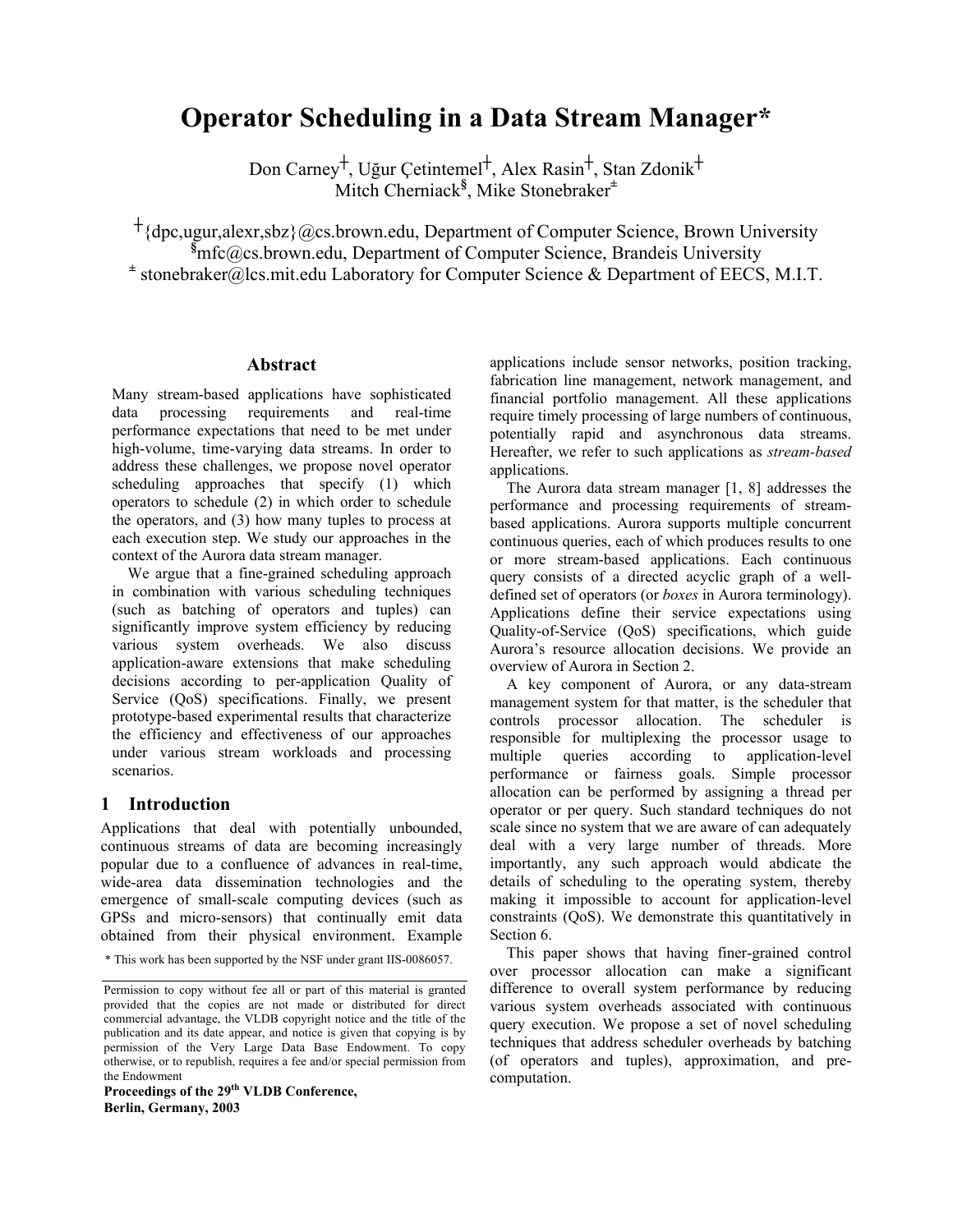In particular, we describe the design and implementation of the Aurora scheduler, which performs the following tasks:

- 1. *Dynamic scheduling-plan construction*: The scheduler develops a scheduling plan that specifies, at each scheduling point, (1) which boxes to schedule, (2) in which order to schedule the boxes, and (3) how many tuples to process at each box execution.
- 2. *QoS-aware scheduling*: The Aurora scheduler strives to maximize the overall QoS delivered to the client applications. At a high level, our scheduling decisions are based on a novel box priority assignment technique that uses the latencies of queued tuples and application-specific QoS information. For improved scalability, we also use an approximation technique, based on bucketing and pre-computation, which trades scheduling quality with scheduling overhead.

We also evaluate and experimentally compare these algorithms on our Aurora prototype under various stream processing and workload scenarios. Through the implementation of our techniques on the prototype rather than a simulator, we were better able to understand the actual system overheads.

The rest of the paper is organized as follows: Section 2 provides an overview of the Aurora data stream manager. Section 3 describes the state-based execution model used by Aurora. Section 4 discusses in detail Aurora's scheduling algorithms. Section 5 discusses our prototypebased experimental study that provides quantitative evidence regarding the efficiency and effectiveness of Aurora's scheduling algorithms. Section 6 extends our basic approaches to address QoS, describing queue-based priority assignment and an approximation technique for improving the scalability of the system. Section 7 describes related work, and Section 8 concludes the paper.

# **2 Aurora Overview**

# **2.1 Basic Model**

Aurora data is assumed to come from a variety of data sources such as computer programs that generate values (at regular or irregular intervals) or hardware *sensors*. We will use the term *data source* for either case. In addition, a data *stream* is the term we will use for the collection of data values that are presented by a data source. Each data source is assumed to have a unique source identifier and Aurora timestamps every incoming tuple to monitor the prevailing QoS.

The basic job of Aurora is to process incoming streams in the way defined by an *application administrator*. Figure 1 illustrates Aurora's high-level system model. Aurora is fundamentally a data-flow system and uses the popular *boxes and arrows* paradigm found in most process flow and workflow systems. Hence, tuples flow



Figure 1: Aurora system model

through a loop-free, directed graph of processing operations (a.k.a. *boxes*). Ultimately, output streams are presented to *applications*, which must be programmed to deal with output tuples that are generated asynchronously. Aurora can also maintain historical storage, primarily in order to support ad-hoc queries.

Tuples generated by data sources arrive at the input and are queued for processing. The *scheduler* selects boxes with waiting tuples and executes them on one or more of their input tuples. The output tuples of a box are queued at the input of the next box in sequence. In this way, tuples make their way from the inputs to the outputs. Each output is associated with one or more QoS specifications, which define the utility of stale or imprecise results to the corresponding application.

The primary performance-related QoS is based on the notion of the *latency* (i.e., delay) of output tuples—output tuples should be produced in a timely fashion, otherwise, QoS will degrade as latencies get longer. In this paper, we will only deal with latency-based QoS graphs; for a discussion of other types of QoS graphs and how they are utilized, please refer to [2, 8]. Aurora assumes that all QoS graphs are normalized, and are thus quantitatively comparable. Aurora further assumes that the QoS requirements are *feasible*; i.e., under normal operation (i.e., no peak overload), an idealized scheduler will be able to deliver maximum possible QoS for each individual output.

Aurora contains built-in support for a set of primitive operations for expressing its stream processing requirements. Some operators manipulate the items in the stream, others transform individual items in the stream to other items, while other operators, such as the aggregates (e.g., moving average), apply a function across a window of values in a stream. A description of the operators is outside the scope of this paper and can be found in [2, 8].

# **2.2 Architecture**

Figure 2 illustrates the architecture of the basic Aurora run-time engine. Here, inputs from data sources and outputs from boxes are fed to the router, which forwards them either to external applications or to the storage manager to be placed on the proper queues. The storage manager is responsible for maintaining the box queues and managing the buffer, properly making tuple queues available for read and write by operators. Conceptually, the scheduler picks a box for execution, ascertains *how*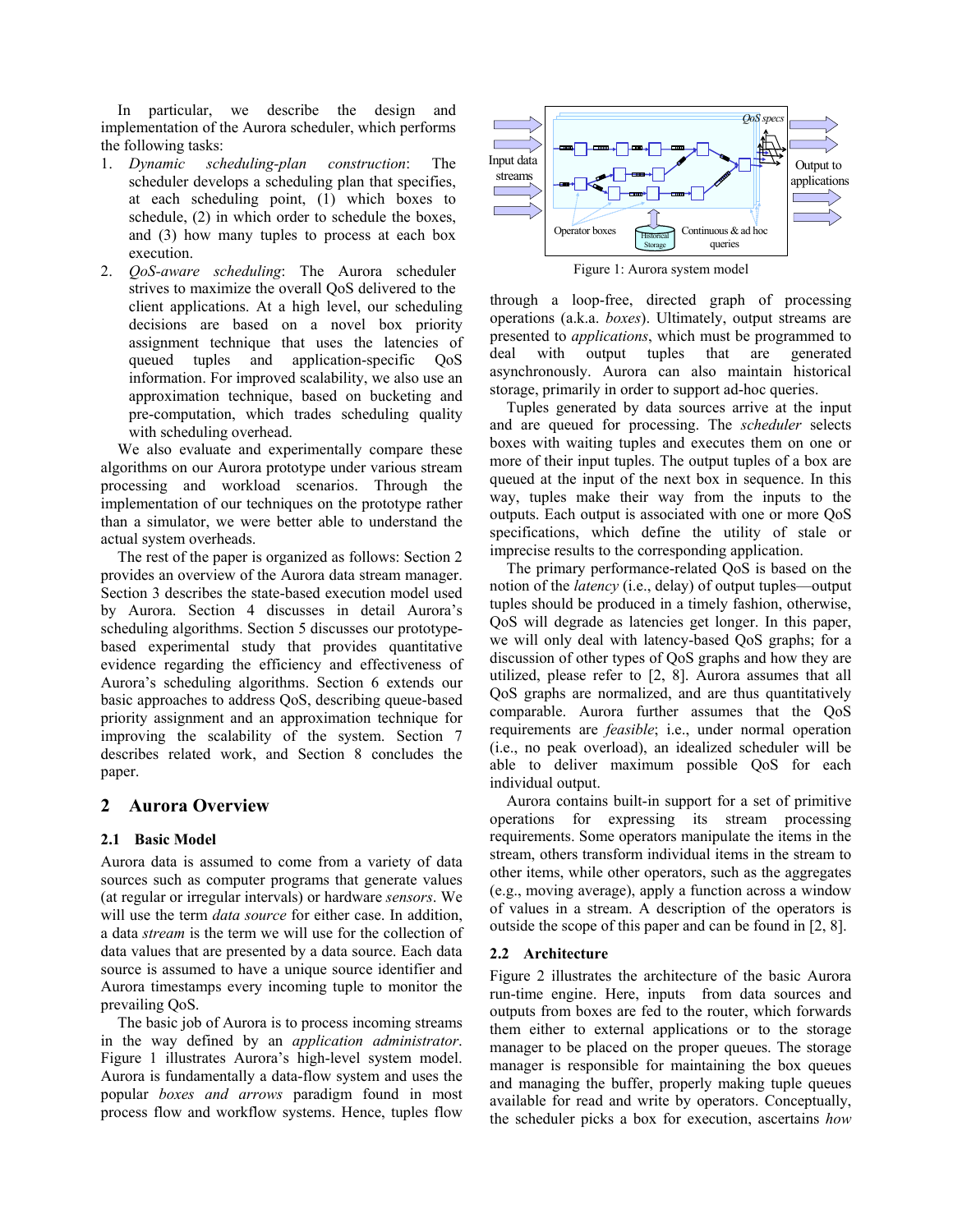

Figure 2: Aurora run-time engine

*many tuples to process* from its corresponding input queue, and passes a pointer to the box description (together with a pointer to the box state) to the multithreaded box processor. The box processor executes the appropriate operation and then forwards the output tuples to the router. The scheduler then ascertains the next processing step and the cycle repeats.

The QoS monitor continually monitors system performance and activates the load shedder when it detects an overload situation and poor system performance. The load shedder sheds load until the performance of the system reaches an acceptable level. The catalog contains information regarding the network topology, inputs, outputs, QoS information, and relevant statistics (e.g., selectivity, average box processing costs), and is essentially used by all components.

#### **3 Basic Execution Model**

The traditional model for structuring database servers is *thread-based execution*, which is supported widely by traditional programming languages and environments. The basic approach is to assign a thread to each query or operator. The operating system (OS) is responsible for providing a virtual machine for each thread and overlapping computation and I/O by switching among the threads. The primary advantage of this model is that it is very easy to program, as OS does most of the job. On the other hand, especially when the number of threads is large, the thread-based execution model incurs significant overhead due to cache misses, lock contention, and switching. More importantly for our purposes, the OS handles the scheduling and does not allow the overlaying software to have fine-grained control over resource management.

Instead, Aurora uses a *state-based execution* model. In this model, there is a single scheduler thread that tracks system state and maintains the execution queue. The execution queue is shared among a small number of worker threads responsible for executing the queue



Figure 3: High-level comparison of stream execution models

entries (as we discuss below, each entry is a sequence of boxes). This state-based model avoids the mentioned limitations of the thread-based model, enabling finegrained allocation of resources according to applicationspecific targets (such as QoS). Furthermore, this model also enables effective *batching* of operators and tuples, which we show has drastic effects on the performance of the system as it cuts down the scheduling and box execution overheads.

In order to illustrate the basic performance benefits of Aurora's state-based model over the traditional threadbased model (where each operator is assigned a single thread), we ran a simple processing network consisting of multiple queries, each consisting of a chain of five filter operators (see Section 5.1 for a description of our experimental testbed). Figure 3 shows the tuple latencies observed as a function of the total number of operators. As we increase the system workload in terms of number of operators, the performance degrades in both cases, however much less in the Aurora case. In fact, performance degrades almost linearly in Aurora and exponentially in the thread-per-box case, a result that clearly supports the aforementioned scalability arguments.

An important challenge with the state-based model is that of designing an intelligent but low-overhead scheduler. In this model, the scheduler becomes solely responsible for keeping track of system context and deciding when and for how long to execute each operator. In order to meet application-specific QoS requirements, the scheduler should carefully multiplex the processing of multiple continuous queries. At the same time, the scheduler should try to minimize the system overheads, time not spent doing "useful work" (i.e., processing), with no or acceptable degradation in its effectiveness.

# **4 Two-Level Scheduling**

Aurora uses a two-level scheduling approach to address the execution of multiple simultaneous queries. The firstlevel decision involves determining *which* continuous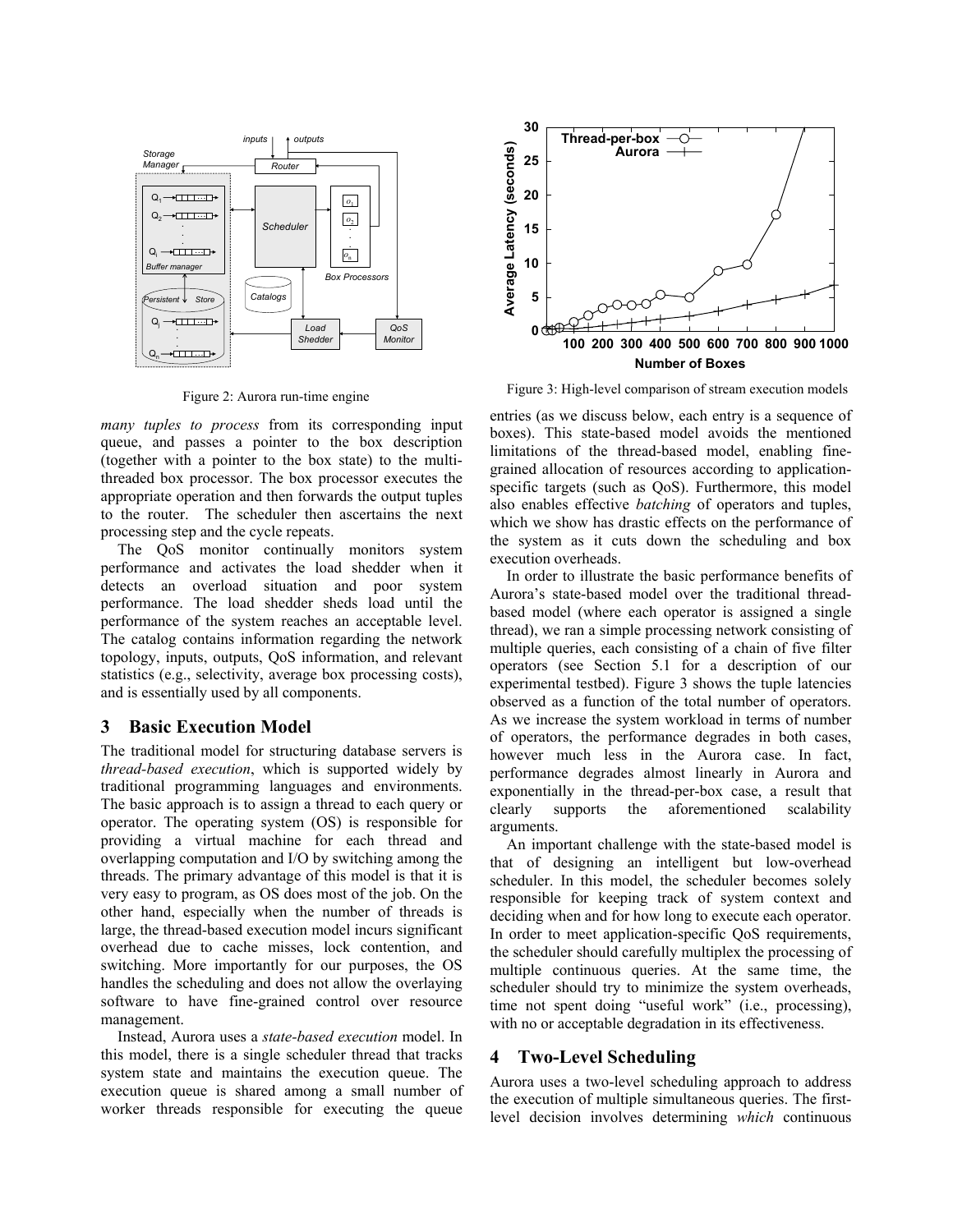query to process. This is followed by a second-level decision that then decides *how* exactly the selected query should be processed. The former decision entails dynamically assigning priorities to operators at run-time, typically according to QoS specifications, whereas the latter decision entails choosing the order in which the operators involved in the query will be executed. The outcome of these decisions is a sequence of operators, referred to as a *scheduling plan*, to be executed one after another. Scheduling plans are inserted into an execution queue to be picked up and executed by a worker thread.

In order to reduce the scheduling and operator overheads, Aurora heavily relies on batching (i.e., grouping) during scheduling. We developed and implemented algorithms that batch both operators and tuples. In both cases, we observed significant performance gains over the non-batching cases. We now describe in detail our batching approaches for constructing scheduling plans.

#### **4.1 Operator Batching - Superbox Processing**

A *superbox* is a sequence of boxes that is scheduled and executed as an atomic group. Superboxes are useful for decreasing the overall execution costs and improving scalability as (1) they significantly reduce scheduling overheads by scheduling multiple boxes as a single unit, thereby decreasing the number of scheduling steps; (2) they eliminate the need to access the storage manager for each individual box execution by having the storage manager allocate memory and load all the required tuples at once<sup> $1$ </sup>.

Conceptually, a superbox can be an arbitrary connected subset of the Aurora network. However, we do constrain the form of superboxes such that each is always a tree of boxes rooted at an *output box* (i.e., a box whose output tuples are forwarded to an external application). The reasons that underlie this constraint are twofold. First, only the tuples that are produced by an output box provide any utility value to the system. Second, even though allowing arbitrary superboxes provide the highest flexibility and increase opportunities for optimization, this will also make the search space for superbox selection intractable for large Aurora networks.

The following subsections discuss the two key issues to deal with when scheduling superboxes, namely *superbox selection* and *superbox traversal*.

#### **4.1.1 Superbox Selection**

l

The first-level scheduling issue involves determining which superboxes to schedule. Fundamentally, there are two different approaches to superbox selection: *static* and *dynamic*. Static approaches identify potential superboxes



Figure 4: Sample query tree

statically before run time, whereas the dynamic approaches identify useful superboxes at run time.

In Aurora, we implemented a static superbox selection approach, called *application-at-a-time* (*AAAT*). AAAT statically defines one superbox for each query tree. As a result, the number of superboxes is always equal to the number of continuous queries (or applications) in the Aurora network. Figure 4 illustrates a simple query tree that consists of six boxes (the tree is rooted at box  $b_1$ ). Once the superboxes are identified, they can be scheduled using various scheduling policies (e.g., round-robin).

We also implemented a dynamic approach, called *topk spanner*, which identifies, at run-time, the operator tree that is rooted at an output box and that spans the *k* highest priority boxes for a given application (see Section 6.1 to see how we compute box priorities). However, we do not study dynamic approaches in this paper and rely only on static AAAT scheduling.

#### **4.1.2 Superbox Traversal**

Once it is determined which superboxes need to be executed, a second-level decision process specifies the ordering of component boxes. This is accomplished by *traversing* the superbox. The goal of superbox traversal is to process all the tuples that are queued within the superbox (i.e., those tuples that reside on the input queues of all boxes that constitute the superbox).

We investigate three traversal algorithms that primarily differ in the performance-related metric they strive to optimize: *throughput*, *latency*, and *memory consumption*.

**Min-Cost (MC).** The first traversal technique attempts to optimize per-output-tuple processing costs (or *average throughput*) by minimizing the *number of box calls per output tuple*. This is accomplished by traversing the superbox in *post order*, where a box is scheduled for execution only after all the boxes in its sub-tree are scheduled. Notice that a superbox execution based on an MC traversal consumes all tuples (available at the start of execution) while executing each box only once.

Consider the query tree shown in Figure 4 and assume for illustration purposes that a superbox that covers the entire tree is defined. Assume that each box has a processing cost per tuple of *p*, a box call overhead of *o,*  and a selectivity equal to one. Furthermore, assume that each box has exactly one non-empty input queue that

<sup>1</sup> Another benefit of superbox scheduling, which we do not address in this paper, is that it improves effective buffer utilization by consuming as many tuples as possible once the tuples are in memory. This potentially reduces the number of times each tuple is swapped between memory and disk.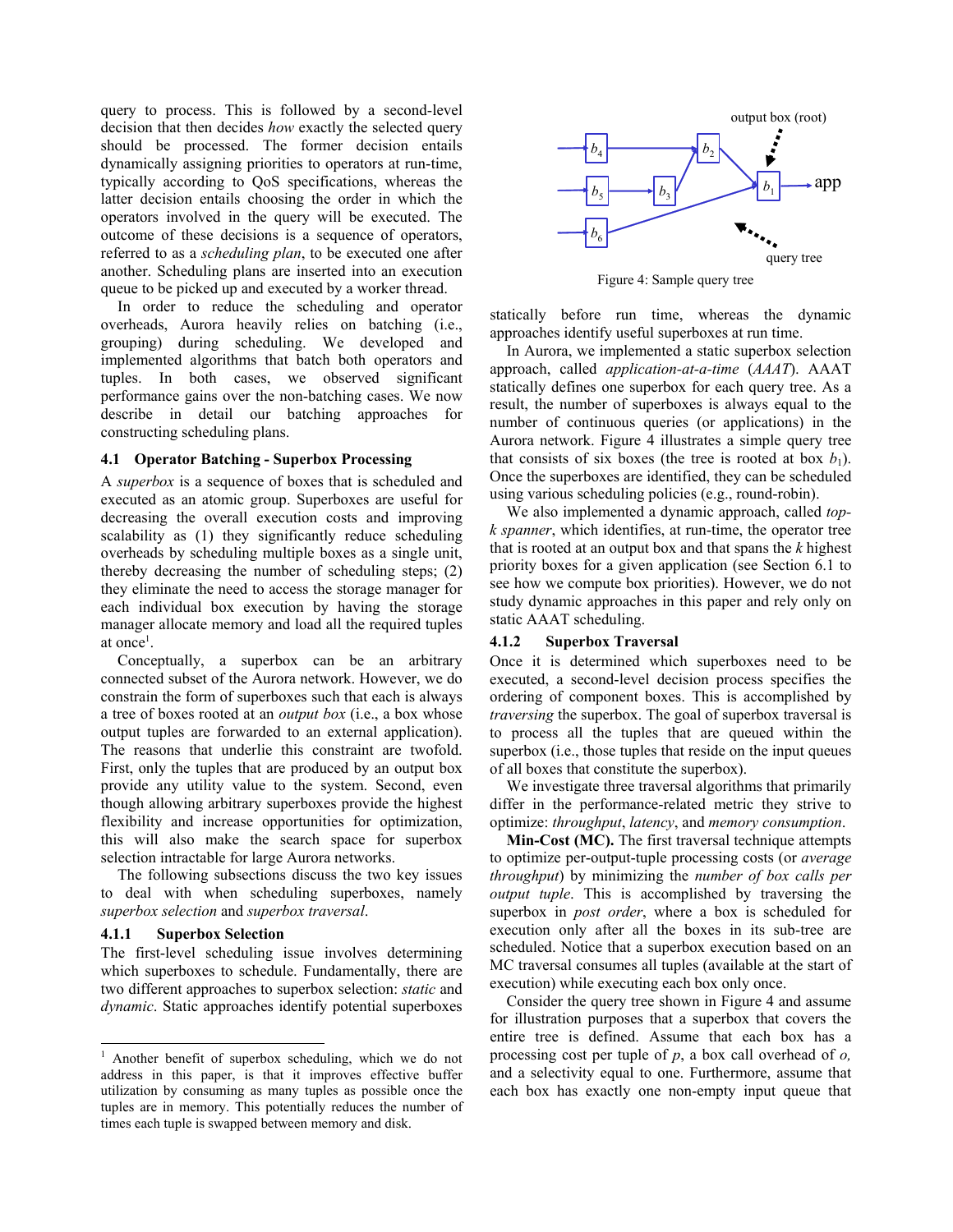contains a single tuple. An *MC traversal* of the superbox consists of executing each box only once:

$$
b_4 \rightarrow b_5 \rightarrow b_3 \rightarrow b_2 \rightarrow b_6 \rightarrow b_1
$$

This traversal consists of six box calls. A simple backof-the-envelope calculation tells us that the total execution cost of the superbox (i.e., the time it takes to produce all the output tuples) is  $15p + 60$  and the average output tuple latency is 12.5*p* + 6*o*.

**Min-Latency (ML).** Average latency of the output tuples can be reduced by producing initial output tuples as fast as possible. In order to accomplish this, we define a cost metric for each box *b*, referred to as the output cost of *b*, *output\_cost*(*b*). This value is an estimate of the latency incurred in producing one output tuple using the tuples at *b*'s queue and processing them downstream all the way to the corresponding output.

This value can be computed using the following formulas:

$$
o\_sel(b) = \prod_{k \in D(b)} sel(k)
$$
  
output 
$$
cost(b) = \sum_{k \in D(b)} cost(k) / o\_sel(k)
$$

where *D*(*b*) is the set of boxes *downstream* from *b* and including *b*, and *sel*(*b*) is the estimated selectivity of *b*. In Figure 4,  $D(b_3)$  is  $b_3 \rightarrow b_2 \rightarrow b_1$ , and  $D(b_1)$  is  $b_1$ . The output selectivity of a box *b*, *o\_sel*(*b*), estimates how many tuples should be processed from *b*'s queue to produce one tuple at the output.

To come up with the traversal order, the boxes are first sorted in increasing order of their output costs. Starting from an empty traversal sequence and box *b* with the smallest such value, we can then construct the sequence by appending *D*(*b*) to the existing sequence.

An *ML traversal* of the superbox of Figure 4 described above is:

 $b_1 \rightarrow b_2 \rightarrow b_1 \rightarrow b_6 \rightarrow b_1 \rightarrow b_4 \rightarrow b_2 \rightarrow b_1 \rightarrow b_3 \rightarrow b_2 \rightarrow$  $b_1 \rightarrow b_5 \rightarrow b_3 \rightarrow b_2 \rightarrow b_1$ 

The ML traversal incurs nine extra box calls over an MC traversal (which only incurs six box calls). In this case, the total execution cost is  $15p + 15q$ , and the average latency is 7.17*p* + 7.17*o*.

Notice that MC always achieves a lower total execution time than ML. This is an important improvement especially when the system is under CPU stress, as it effectively increases the throughput of the system. ML may achieve lower latency depending on the ratio of box processing costs to box overheads. In this example, ML yields lower latency if  $p / o > 0.22$ .

**Min-Memory (MM).** This traversal is used to maximize the consumption of data per unit time. In other words, we schedule boxes in an order that yields the maximum increase in available memory (per unit time).

$$
mem\_rr(b) = \frac{tsize(b) \times (1 - selectivity(b))}{cost(b)}
$$

The above formula is the expected memory reduction rate for a box *b* (*tsize*(*b*) is the size of a tuple that reside on *b*'s input queue). Once the expected memory reduction rates are computed for each box, the traversal order is computed as in the case of ML.

Let's now consider the *MM traversal* of the superbox in Figure 4, this time with the following box selectivities and costs:  $b_1 = (0.9, 2), b_2 = (0.4, 2), b_3 = (0.5, 1), b_4 =$  $(1.0, 2)$ ,  $b_5 = (0.4, 3)$ ,  $b_6 = (0.6, 1)$ . Assuming that all tuples are of size one, *mem rr* for all the boxes,  $b_1$ through  $b_6$  respectively, are computed as follows: 0.05, 0.3, 0.5, 0, 0.2, 0.4. Therefore, the MM traversal is:

 $b_3 \rightarrow b_6 \rightarrow b_2 \rightarrow b_5 \rightarrow b_3 \rightarrow b_2 \rightarrow b_1 \rightarrow b_4 \rightarrow b_2 \rightarrow b_1$ Note that this traversal might be shorter at run time: for example, if  $b_5$  consumes all of its input tuples and produces none on the output, the execution of  $b_3$  after  $b_5$ will clearly be unnecessary. In this example, the average memory requirements for MM, MC, and ML turn out to be approximately 36, 39, and 40 tuples, respectively (memory requirements are computed after the execution of each box and averaged by the number of box executions).

#### **4.2 Tuple Batching - Train Processing**

A *tuple train* (or simply a *train*) is a sequence of tuples executed as a batch within a single box call. The goal of tuple train processing is to reduce overall tuple processing costs. This happens due to several reasons: First, given a fixed number of tuples to process, train processing decreases the total number of box executions required to process those tuples, thereby cutting down low-level overheads such as scheduling overhead (including maintenance of the execution queue and memory management), calls to the box code, and context switch. Second, as in the case of superbox scheduling, train processing also improves memory utilization when the system operates under memory stress (see Section 4.1). A third reason, which we do not directly explore in this paper, is that some operators may optimize their execution better with larger number of tuples available in their queues. For instance, a box can materialize intermediate results and reuse them in the case of windowed operations, or use merge-join instead of nested loops in the case of joins.

The Aurora scheduler implements train processing by telling each box when to execute and how many queued tuples to process. This approach contrasts with traditional blocking operators that wake up and process new input tuples as they arrive. This somewhat complicates the implementation and increases the load of the scheduler, but is necessary for creating and processing trains, which significantly decrease overall execution costs.

Aurora allows an arbitrary number of tuples to be contained within a train. In general, the size of a train can be decided by constraining a specific attribute such as the number of tuples, variance in latencies, total expected processing cost, and total memory footprint. Intelligent train construction is a research topic on its own and is outside the scope of this paper.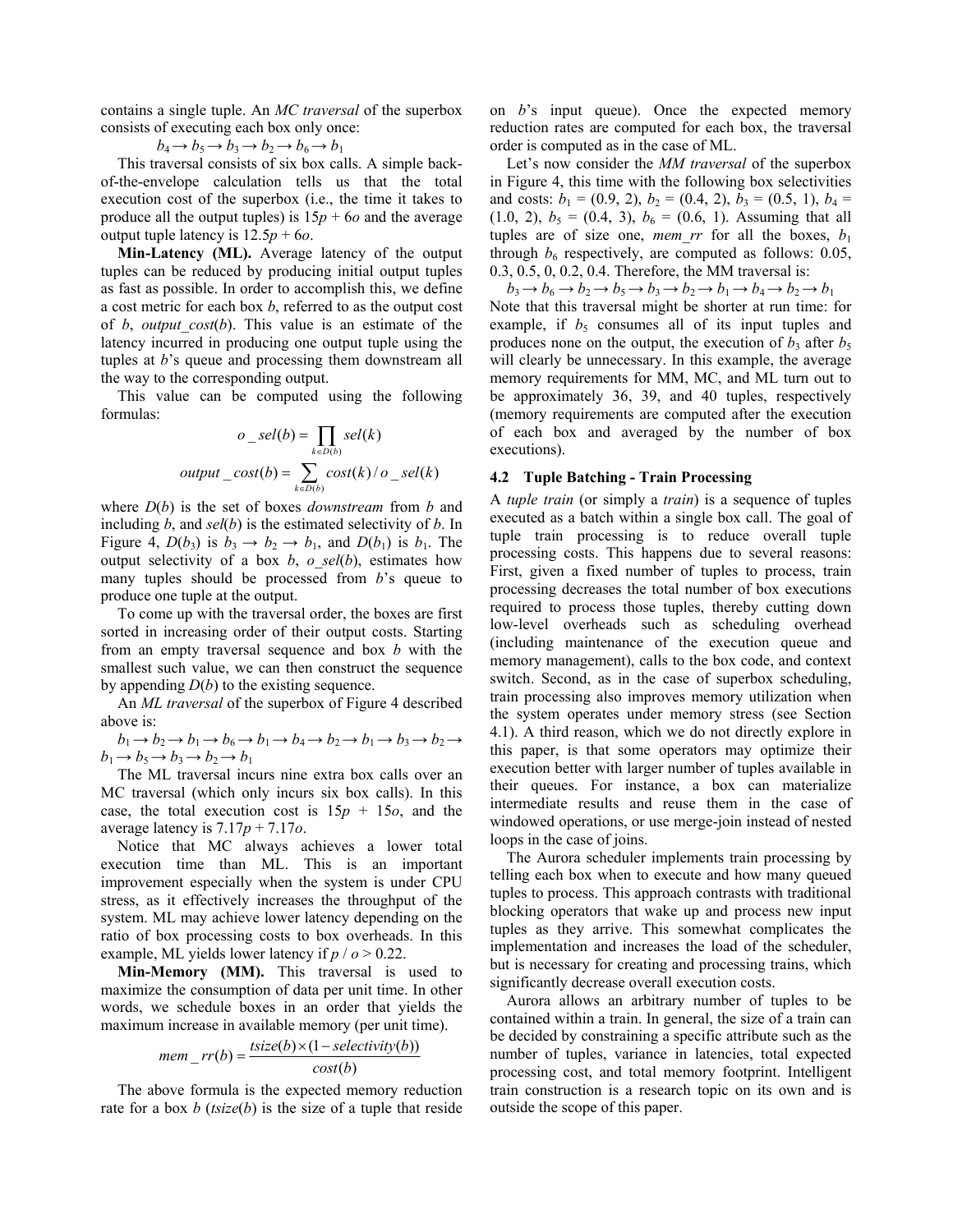

Figure 5: Box vs. application scheduling

#### **5 Experimental Evaluation**

#### **5.1 Experimental Testbed**

We use the Aurora prototype system to study our operator scheduling techniques. The reference run-time architecture is defined in Section 2.2.

The prototype is implemented on top of Debian GNU/Linux using C++. In the experiments, we used a dedicated Linux workstation with 2 Ghz Pentium IV processors and 512M of RAM. The machine was isolated from the network to avoid external interference.

Due to the fact that the domain of stream-based applications is still emerging and that there are no established benchmarks, we decided to artificially generate data streams and continuous queries to characterize the performance of our algorithms, as described below.

We generated an artificial Aurora network as a collection of continuous queries, each feeding output tuples to individual applications. We modeled a continuous query as a tree of boxes rooted at an output box (i.e., a box whose outputs are fed to one or more applications). We refer to such a query tree as an *application tree*. Each query is then specified by two parameters: *depth* and *fan-out*. Depth of a query specifies the number of levels in the application tree and fan-out specifies the average number of children for each box.

For ease of experimentation, we implemented a generic, *universal* box whose per-tuple processing cost and selectivity can be set. Using this box, we can model a variety of stateless stream-based operators such as filter, map, and union. For purposes of this paper, we chose not to model stateful operators as their behavior is highlydependent on the semantics they implement, which would introduce another dimension to our performance evaluation and restrict the generality of our conclusions. This would complicate the understanding of the results without making a substantial contribution to the understanding of the relative merits of the algorithms.

An Aurora network consists of a given number of query trees. All queries are then associated with *latencybased* QoS graphs, a piece-wise linear function specified by three points: (1) maximum utility at time zero, (2) the latest latency value where this maximal utility can be achieved, and (3) the deadline latency point after which output tuples provides zero utility.

To meaningfully compare different queries with different shapes and costs, we use an abstract *capacity*  parameter that specifies the overall load as an estimated fraction of the *ideal* capacity of the system. For example, a capacity value of .9 implies that 90% of all system cycles are required for processing the input tuples. Once the target capacity value is set, the corresponding input rates (uniformly distributed across all inputs) are determined using an open-loop computation. Because of various system overheads, the CPU will saturate typically much below a capacity of one.

The graphs presented in the rest of the paper provide average figures of six independent runs, each processing 100K input tuples. Unless otherwise stated, the fan-out parameter is set to three; the depth is set to five; the selectivities of the boxes are set to one; and the per-tuple processing costs are selected from the range [0.0001 sec/tuple - 0.001sec/tuple]. Furthermore, unless otherwise stated, we use the round-robin scheduling policy to arbitrate among boxes and superboxes.

#### **5.2 Operator Batching – Superbox Scheduling**

We investigate the benefits of superbox scheduling by looking at the performance of the round-robin (RR) algorithm, run in the default box-at-a-time (BAAT), and the MC traversal algorithm applied to superboxes that correspond to entire applications (i.e., application-at-atime or AAAT, which is described in Section 4.1.1).

Figure 5 shows the average tuple latencies of these approaches as a function of the input rate (as defined relative to the capacity of the system) for five application trees. As the arrival rate increases, the queues eventually saturate and latency increases arbitrarily. The interesting feature of the curves in the figure is the location of the inflection point. RR-BAAT does particularly badly. In these cases, the scheduling overhead of the box-at-a-time approach is very evident. This overhead effectively steals processing capability from the normal network processing, causing saturation at much earlier points. On the other hand, the MC\_AAAT algorithm performs quite well in the sense that it is resistant to high load. This technique experiences fewer scheduler calls and, thus, have more processing capacity and is able to *hang on* at input rates of over 90% of the theoretical capacity.

#### **5.3 Superbox Traversal**

We first investigate the performance characteristics of the Min-Cost (MC) and Min-Latency (ML) superbox traversal algorithms. In this experiment, we use a single application tree and a capacity of 0.5.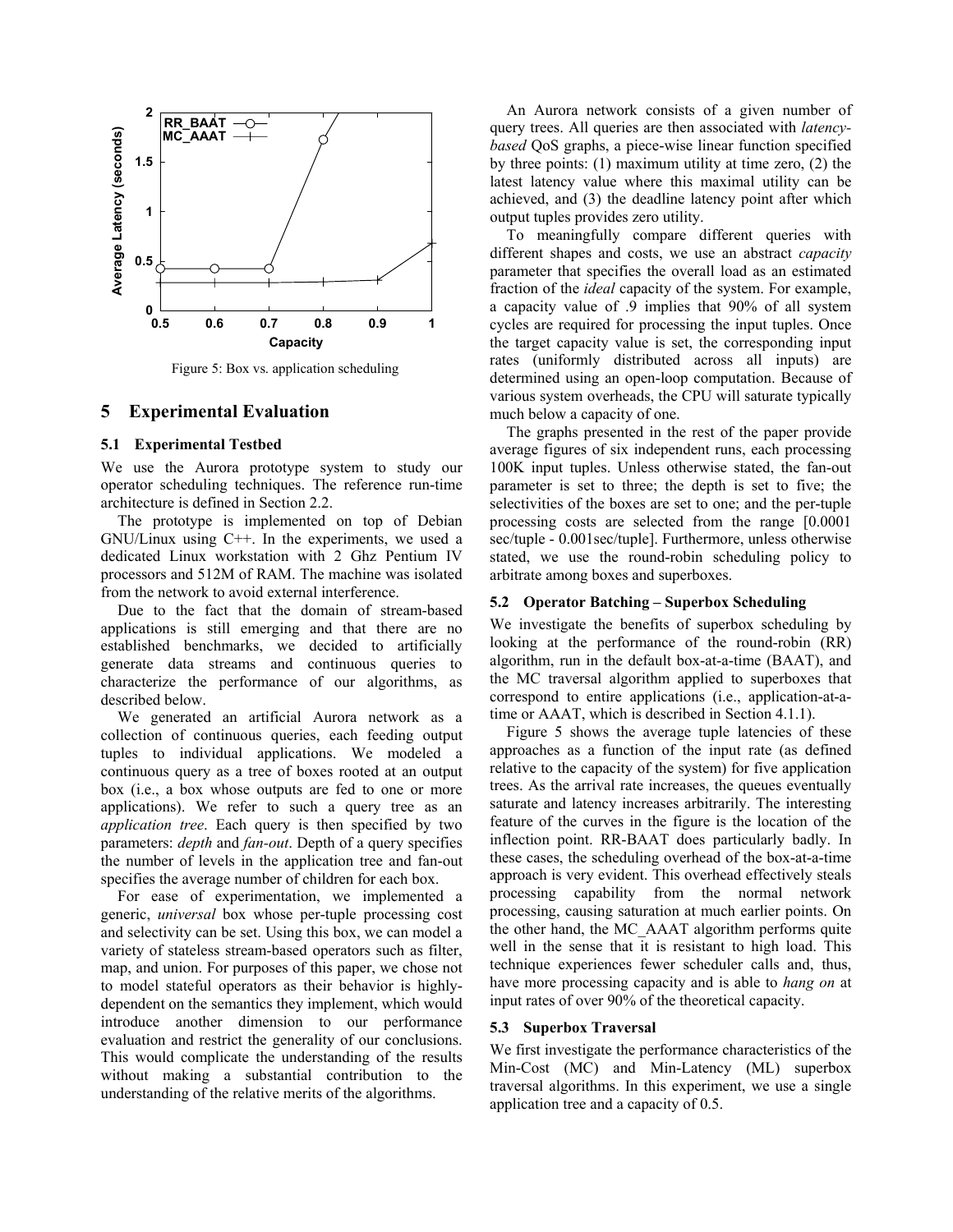

Figure 6: Min-cost vs min-latency traversals

Figure 6 shows the average output tuple latency as a function of per-tuple box processing cost. As expected, both approaches perform worse with increasing processing demands. For most of the cost value range shown, ML not surprisingly performs better than MC as it is designed to optimize for output latency. Interestingly, we also observe that MC performs better than ML for relatively small processing cost values. The reason is due to the relationship between the box processing cost and box call overhead, which is the operational cost of making a box call. The box call overhead is a measure of how much time is spent outside the box versus inside the box (processing tuples and doing real work). As we decrease the box processing costs, box call overheads become non-negligible and, in fact, they start to dominate the overall costs incurred by the algorithms. As we explained in Section 4.1.2, an MC traversal always requires less number of box calls than ML does. We thus see a cross-over effect: for smaller box processing costs, box call overheads dominate overall costs and MC wins. For larger processing costs, ML wins as it optimizes the traversal for minimizing output latency.

A set of complementary results (not shown here due to space limitations) demonstrates that MC incurs less overall box overhead as it minimizes the number of box calls. The difference increases as the applications become deeper and increase in the number of boxes. In fact, the overhead difference between the two traversals is proportional to the depth of the traversed tree.

These key results can be utilized for improving the scheduling and overall system performance. It is possible to statically examine an Aurora network, obtain boxprocessing costs, and then compare them to the (more or less fixed) box processing overheads. Based on the comparison and using the above results, we can then statically determine which traversal algorithm to use. A similar finer-grained approach can be taken dynamically. Using a simple cost model, it is straightforward to compute which traversal algorithm should do better for a particular superbox.



Figure 7: Memory requirements of traversal algorithms

Figure 7 demonstrates the amount of memory used over the time of superbox run. The curves are normalized with respect to the MM values. ML is most inefficient in its use of memory with MC performing second. MC minimizes the amount of box overhead. As a result MC discards more tuples per unit of time than ML.

MM loses its advantage towards the end since all three traversals are executed on a common query network. Even though each chooses a different execution sequence and incurs different overhead, all of them push the same tuples through the same sequence of boxes. The crossover towards the end of the time period is a consequence of the fact that different traversals take different times to finish. In general, MC has the smallest total execution time−the reason why it catches up with MM at towards the end of the shown execution range.

#### **5.4 Tuple Batching - Train Scheduling**

Train scheduling is only relevant in cases in which multiple tuples are waiting at the inputs to boxes. This does not happen when the system is very lightly loaded. In order to see how train scheduling affects performance, we needed to create queues without saturating the system. We achieved this by creating a *bursty* (or clustered) workload that simply gathers tuples in our previously studied workloads and delivers them as a group. In other words, if our original workload delivered *n* tuples evenly spaced in a given time interval *T*, the bursty version of this delivers *n* tuples as a group and then delivers nothing more for the next *T* time units. Thus, the bursty workload is the same in terms of average number of tuples delivered, but the spacing is different.

The graph in Figure 8 shows how the train scheduling algorithm behaves for several bursty workloads. In this experiment, we have a single application tree with a fanout of two and a depth of five. In order to isolate the effects of operator scheduling, we use round-robin BAAT for this experiment. The train size (x-axis) is given as a percentage of the queue size. As we move to the right, the trains *bite off* increasingly larger portions of the queues. With a burst size of one, all tuples are evenly spaced.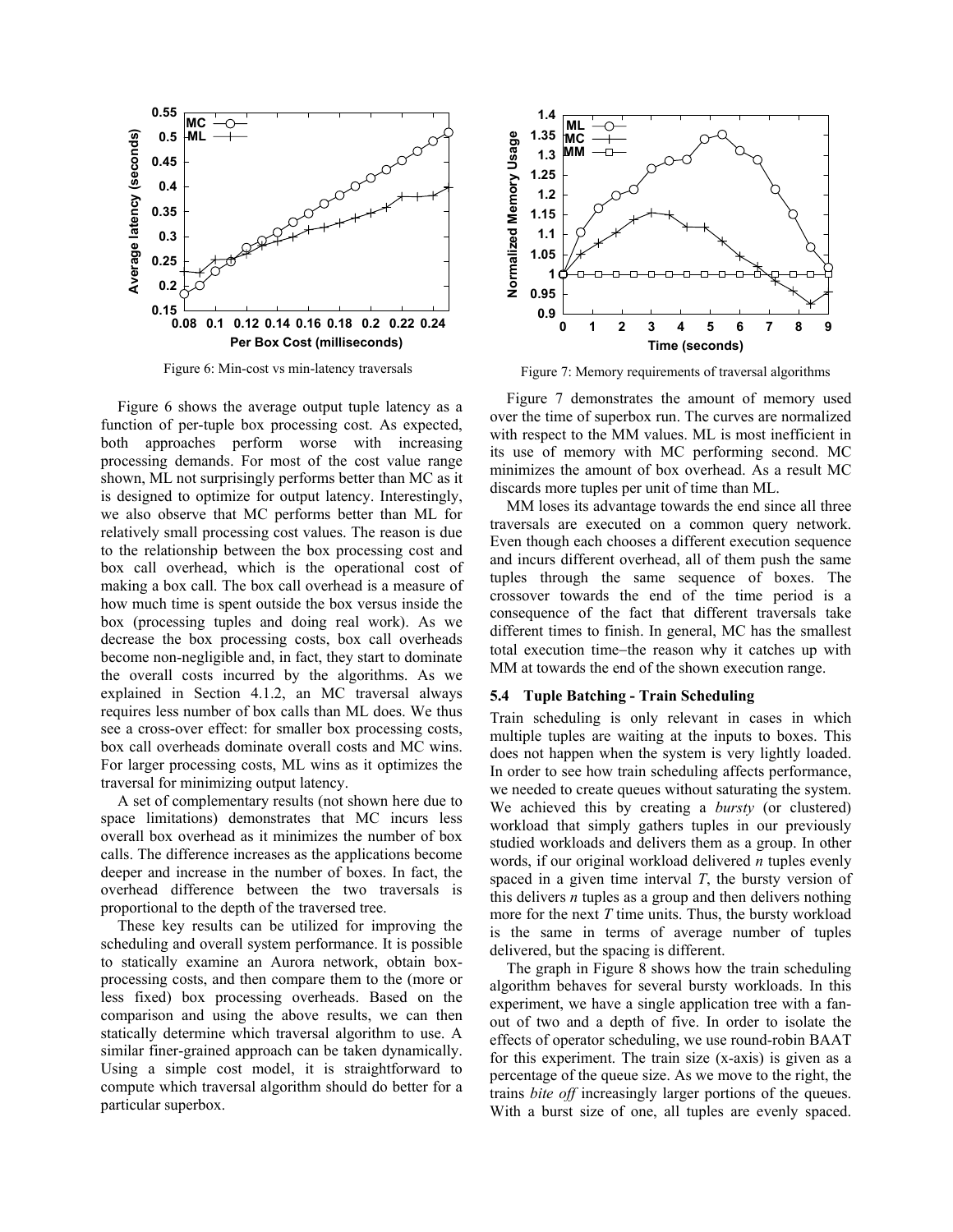

Figure 8: Train scheduling effects

This is equivalent to the normal workload. Notice that the curve for this workload is flat. If there are no bursts, train scheduling has no effect. For the other two curves, however, as the burst size increases, the effect gets more pronounced. With small a train size of 0.2, the effect on the overhead (i.e., total execution time less processing time) of increasing the burst size is substantial. For a burst size of 4, we quadruple the average overhead. Now as we increase the train size, we markedly reduce the average overhead for the bursty cases. In fact, when the train size is equal to one (the entire queue), the average overhead approaches the overhead for the non-bursty case. Trains improve the situation because tuples do not wait at the inputs while other tuples are being pushed through the network. It is interesting to note that the bursty loads do not completely converge to the nonbursty case even when the train size is one (i.e., the whole queue). This is because the tuples still need to be processed in order. Since the bursty workload generation delivers *n*-1 of the tuples early, their latency clock is ticking while the tuples in front of them are being processed. In the non-bursty case, the tuples arrive spaced out in time, and a fair amount of processing can be done on queued tuples before more tuples arrive.

#### **5.5 Overhead Distribution**

Figure 9 shows a comparison of the relative execution overheads and how they are distributed for TAAT (tupleat-a-time), BAAT (tuple trains), and MC (superbox), for four application trees. Each bar is divided into three fundamental cost components: the worker thread overhead, the storage management overhead, and the scheduler overhead. The number at the top of each bar shows the actual time for processing 100K tuples in the system.

Looking at the total running times, the first thing to notice is that TAAT is significantly worse than the other two methods, underscoring our conclusion that train and superbox scheduling are important techniques for minimizing various system overheads and improving the overall system throughput. Additionally, this graph shows



Figure 9: Distribution of execution overheads

clearly the benefits of superbox scheduling, which decreased the overall execution time of the system running tuple trains almost by 50%.

Finally, we note the interesting trend in the relative component costs for each approach—while the percentages of the worker thread and storage manager overheads decrease, as we go from the leftmost bar to the right, the percentage of the scheduler overhead increases and starts to dominate the rest. The reason is that, as batching is increased, increasingly more tuples get processed at each scheduling step. In other words, the number of scheduling steps to process a specific number of tuples decreases, but the number of box executions decreases more. Because the worker thread and storage management overheads are primarily associated with the number of box executions, their overheads decrease more relatively to that of the scheduler. Another contributing factor is that, again as we go from left to right, the scheduler algorithms become increasingly more intelligent and sophisticated, taking more time to generate the scheduling plans.

# **6 QoS-Driven Scheduling**

We first discuss how we compute box priorities and, at a coarser level, output priorities using application-specific QoS information and tuple latencies. After describing our basic approach, we propose and experimentally evaluate an approximation technique, based on bucketing and precomputation, which is used to improve scalability by trading off scheduling overhead with scheduling quality.

# **6.1 Computing Priorities**

The basic approach is to keep track of the latency of tuples that reside at the queues and pick for processing the tuples whose execution will provide the most expected increase in the aggregate QoS delivered to the applications. Taking this approach per tuple is not scalable. We therefore maintain latency information at the granularity of individual boxes and define the *latency* of a box as the averaged latencies of the tuples in its input queue(s).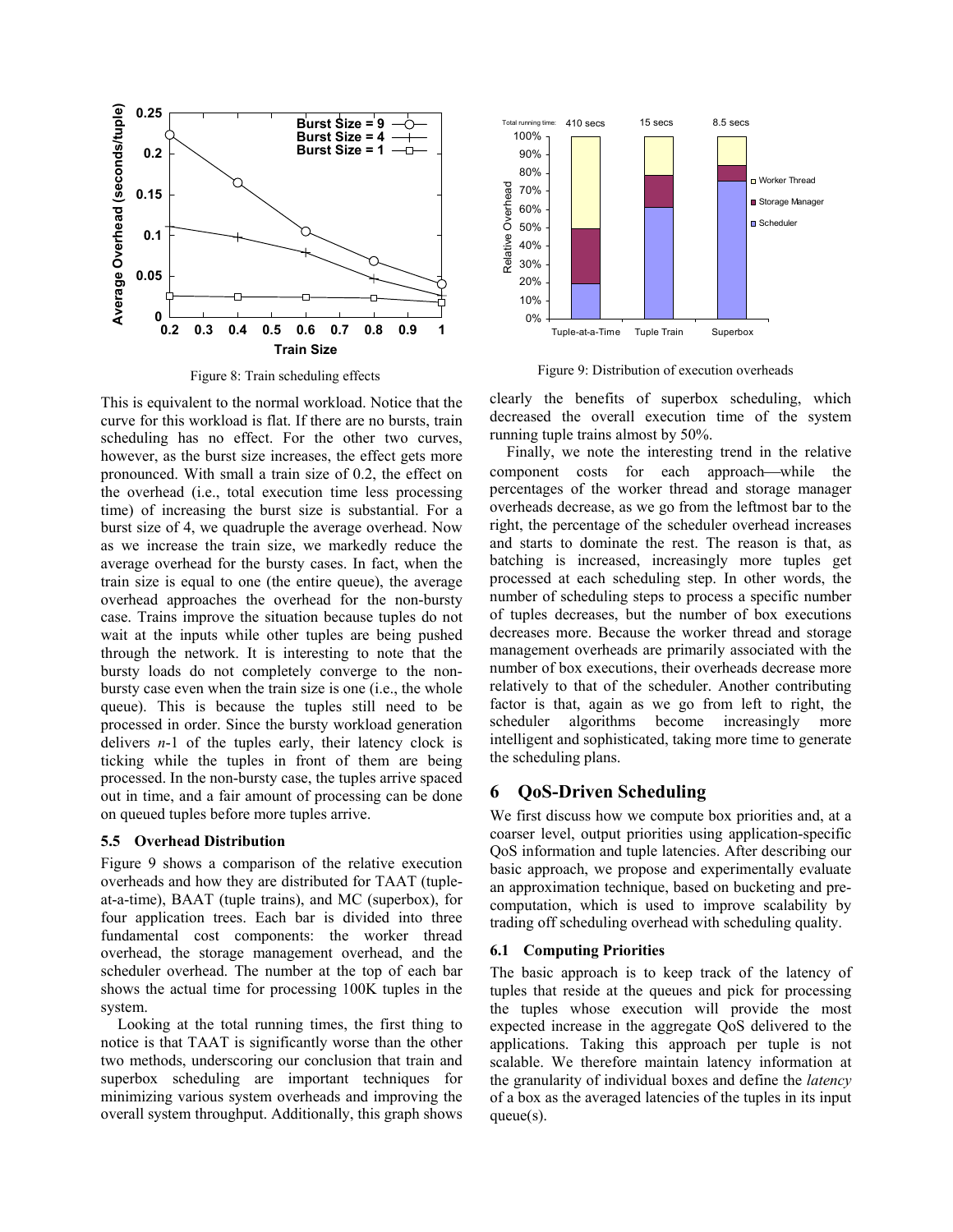

Figure 10: Critical points and expected output delay

Our priority assignment approach is to order the boxes in terms of their *utility* and *urgency*. We define the importance of a box *b* in terms of its *expected slope value*, *slope*(*b*), and define its urgency in terms of its *expected slack time*, *slack*(*b*).

We compute the utility of *b* as follows:  $utility(b) = gradient(eol(b))$ 

This value is the gradient of the QoS-latency curve for *b*'s corresponding output at the latency value *eol*(*b*), where *eol*(*b*) is the *expected output latency* of *b*. This value is an estimation of where *b*'s tuples currently are on the QoS-latency curve at the corresponding output. In other words, this value provides a lower bound on the expected latency of the corresponding tuples at the output (assuming that the tuples are pushed all the way to the output without further delay). The value *eol*(*b*) is computed by adding the current latency value to the expected computation time for a given output as follows:  $eol(b) = latency(b) + cost(D(b))$ 

where  $D(b)$  is the set of boxes downstream from  $b$  and  $cost(D(b))$  is an estimate of how long it will take to process the tuples downstream from *b*. This utility function is a measure of the expected QoS (per unit time) that will be *lost* if the box is *not* chosen for execution.

The *expected slack time*, *est*(*b*), is an indication of how close a box is to a *critical point*; i.e., a point where the QoS changes sharply. Urgency can be trivially computed by subtracting the expected output latency from the latency value that corresponds to the critical point. If there are multiple critical points, *est*(*b*) always corresponds to the distance to the closest critical point. These concepts are illustrated in Figure 10, where the QoS is specified as a piece-wise linear function of latency with three critical points.

At each scheduling point in time, we can order the boxes with respect to their *priority tuple*, or *p-tuple2* :  $priority(b) = (utility(b), -est(b))$ 



Figure 11: QoS-aware scheduling

In other words, we first choose for execution those boxes that have the highest utility, and then choose from among those that have the same utility, the ones that have the minimum (i.e., least) slack time.

Figure 11 shows a comparison of Aurora's QoS-aware scheduling approach (p-tuple) and a simple round-robin BAAT scheduling policy (RR). In the experiment, there are 20 applications, each with a fan-out of one and a depth of five. Two types of QoS graphs, tight and loose QoS, are modeled (the graphs are specified by the set of points  $\{(0,1), (0.001,1), (1,0)\}\$  and  $\{(0,1), (4,1), (5,0)\}\$ , respectively) and are randomly assigned to applications.

 The graph reveals a significant difference between the average QoS values achieved by the algorithms. The difference is pretty much stable up to a capacity value of 0.7, after which the system becomes overloaded and the performances of both algorithms decrease drastically and will eventually drop to zero (note that they remain above zero due to the finite amount of time experiments were run).

#### **6.2 Approximation for Scalability**

A straightforward implementation of the above QoSdriven scheduling approach requires, at each scheduling point, computing the p-tuple for each box and then sorting the boxes with respect to their p-tuples. This is an  $O(n \times \log n)$  operation, where *n* is the number of boxes.

We improve upon the basic algorithm using a combination of (1) *approximation* (via bucketing) and (2) *pre-computation*. Our approach is to partition the utilityurgency space into discrete buckets, and efficiently assign boxes to individual buckets based on their *p-tuple* values at run time. During scheduling, buckets can be traversed in the order of decreasing *p-tuples* (illustrated in Figure  $12(a)$ ), and the corresponding boxes are placed in the execution queue. Given a *latency* value, our first goal is to compute the corresponding bucket assignment in  $O(1)$ . To do this, we make use of two auxiliary graphs, gradient- and slack-latency graphs.

We divide the range of the gradient (i.e., utility) values into *g* buckets (Figure 12(b) shows an example with four buckets; the cross symbols highlight the latency values

l <sup>2</sup> If a box *b* has multiple downstream applications, *utility*(*b*) is defined as the sum, and *est*(*b*) as the minimum value computed across all applications.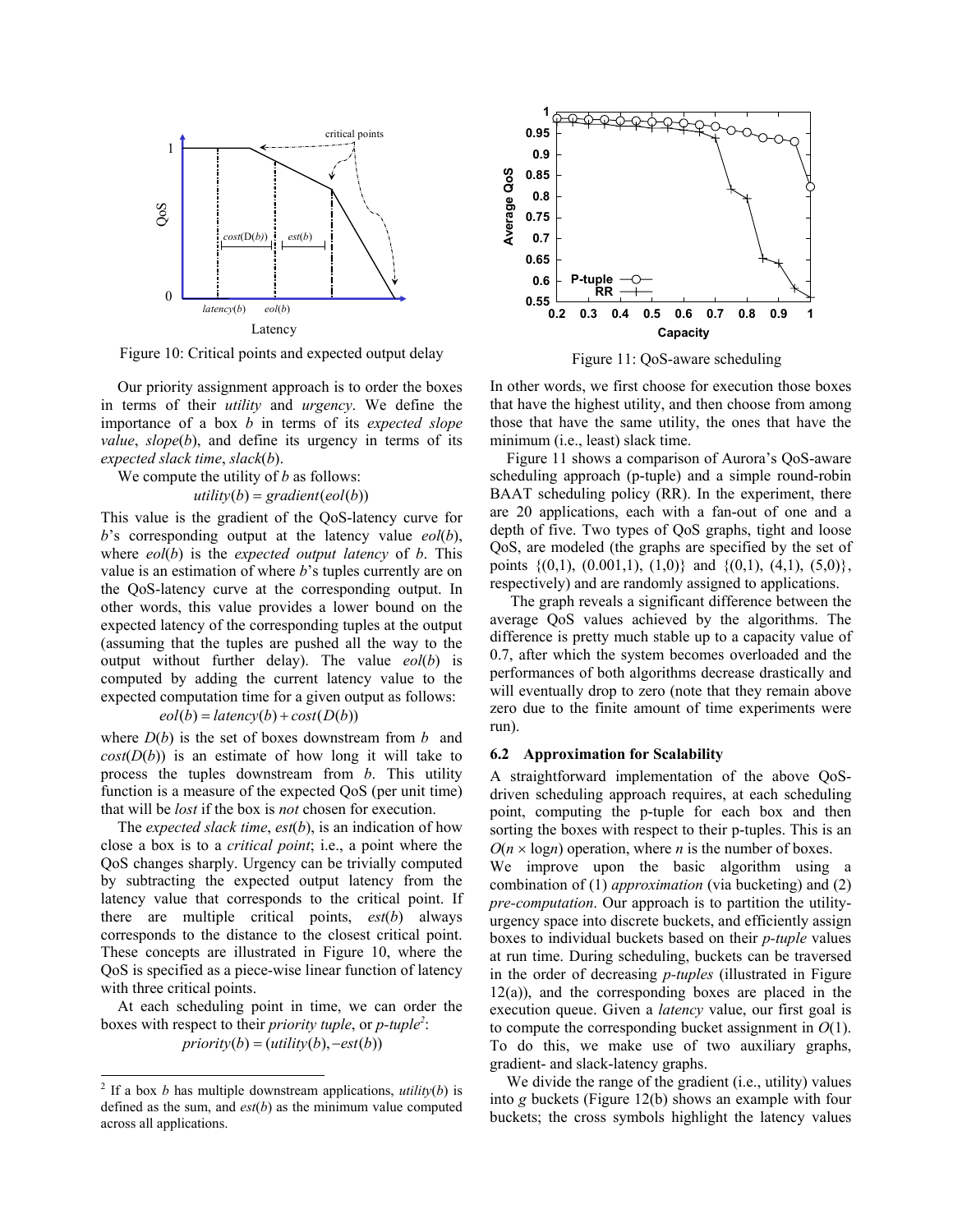where bucket transitions take place). All gradient values in the same bucket are treated as the same. The width of each bucket, thus, defines a bound on the inaccuracy (or variance) that we are willing to tolerate in terms of the potential deviation from the highest possible gradient value. In other words, the width of a bucket is a measure of the bound on the quantitative deviation from the optimal (with respect to the heuristic) scheduling decision.

Similarly, we divide the slack values into *s* buckets (Figure  $12(c)$ ) and treat all the slack values within a single bucket as equal. Again, the width of a bucket is an indication of the level of approximation we make with regards to the slack values.

Given pre-computed gradient-latency graphs, it is possible to pre-compute the application-specific latency ranges that correspond to each bucket. For example,  $b_1$ will be in *bucket*, beyond *latency* = 5 and in *bucket*<sup>3</sup> beyond *latency* = 15; whereas  $b_3$  will be in *bucket*<sub>1</sub> till latency  $= 12$  and in *bucket<sub>4</sub>* afterwards. Slack-latency graphs can be interpreted in a similar fashion as illustrated in the figure:  $b_1$  falls in *bucket*<sub>2</sub> when latency is between 5 and 10, and in *bucket*<sup>1</sup> for other latency values.

When the execution queue is about to become empty, the scheduler wakes up and performs *bucket assignment*  by going through the boxes and assigning them into their current buckets. A straightforward implementation of bucket assignment takes *O*(*n*) time by going through all the boxes, computing the bucket for each box in  $O(1)$ . This approach has the potential drawback of redundantly reassigning buckets for each box, even if the box's bucket has not been changed since the last assignment. In particular, we want the bucket assignment overhead to be proportional to the number of boxes that made a transition to another bucket. In order to accomplish this, we use a *calendar queue* [7], which is a multi-list priority queue that exhibits  $O(1)$  amortized time complexity for the relevant operations (*insertion*, *deletion*, and *extractmin*) under popular event distributions. As a result, we can implement all phases of bucket assignment in constant amortized time.

#### **6.3 Bucketing Results**

We ran the slope-slack (p-tuple) algorithm and our

bucketing algorithm on a network with 200 nonoverlapping straight-line applications, each with five boxes. The results are shown in Figure 13. The x-axis represents the number of partitions for each of the *QoSgradient* and the *slack time* ranges. We assume that these two dimensions are partitioned equally. Thus, for example, 10 partitions represent 100 buckets.

The slope-slack method produced a measured QoS of 0.796, which is shown for reference on the graph as a horizontal line. When there is only one bucket, the observed QoS is a very poor 0.427. This is because with one bucket all runnable boxes end up in a single grouping which is then equivalent to round-robin scheduling. Notice, however, that as we increase the number of buckets, the QoS rises sharply; until at 20 partitions we reach a maximum QoS value of 0.85. We manage to exceed the slope-slack value (although only by  $7\%$ ) because the decrease in scheduler overhead dominates the loss of precision in scheduling decisions introduced by bucketing.

Increasing the number of partitions and thus the number of buckets improves the accuracy of scheduling decisions. Working against this effect, though, is the fact that as the number of buckets grows past some moderate level (approximately 30 partitions), the scheduler overhead begins to increase as can be seen in Figure 14. Simply having a very large number of buckets becomes a bookkeeping problem. Thus, the scheduler overhead will begin to dominate the incremental gain in accuracy which we see in Figure 13 as the QoS curve steadily declines from its maximum and eventually drops below the slopeslack technique at about 260 partitions.

#### **7 Related Work**

There has been extensive research on scheduling tasks under real-time performance expectations both in operating systems [14, 16, 17, 20] and database systems [3, 11, 12, 18, 19]. To the best of our knowledge, Aurora's scheduling approach that combines priority assignment and dynamic scheduling plan construction is the first comprehensive proposal for scheduling continuous queries over real-time data streams and QoS expectations. Our solutions no doubt borrow a lot from the myriad of existing work on scheduling. Due to lack of



Figure 12: Illustrating (a) bucket traversal, (b) gradient-latency graphs, and (c) slack-latency graphs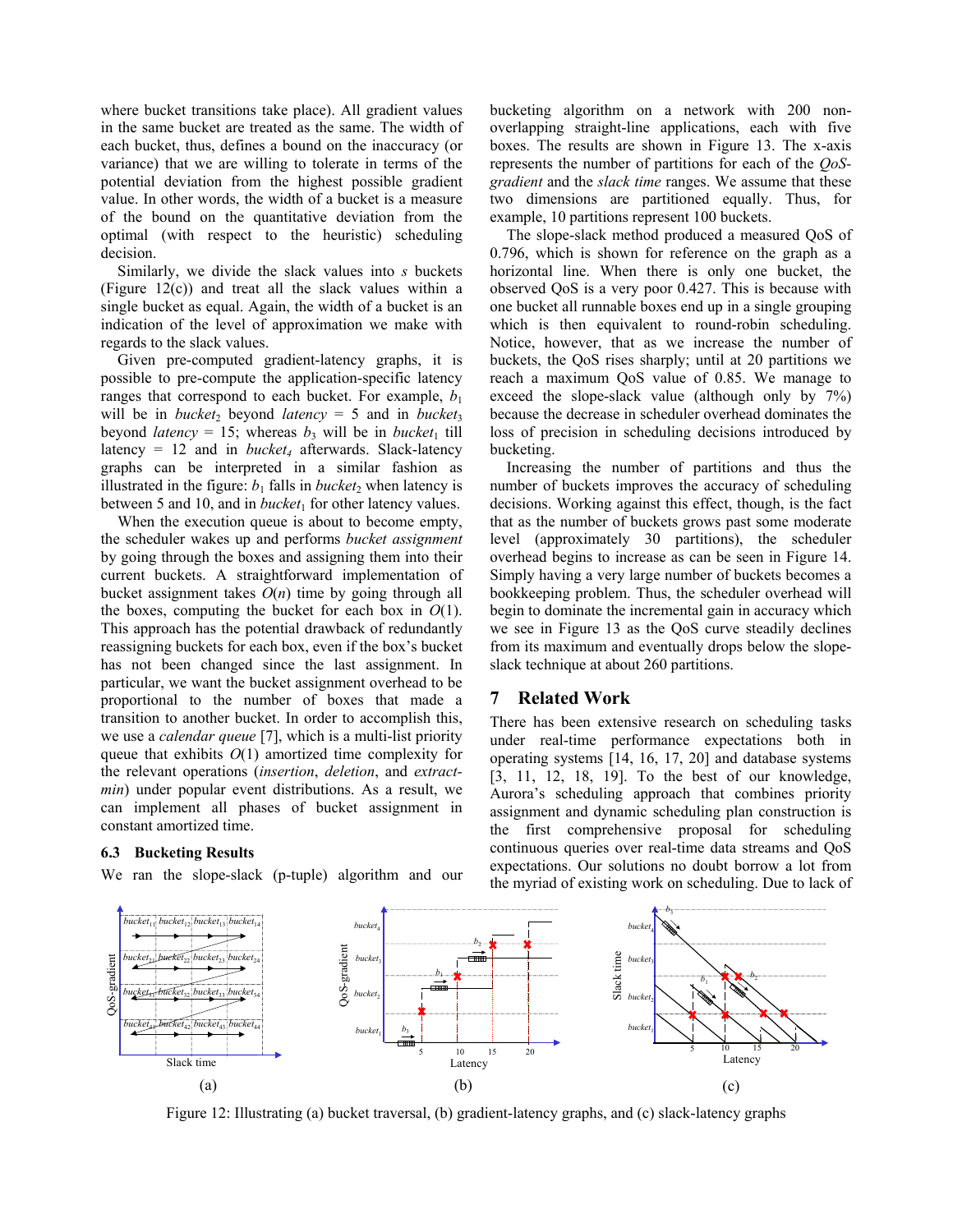

Figure 13: Bucketing effects on QoS

space, however, we only discuss related work that is particularly relevant to our work and highlight the primary differences.

Scheduling proposals for real-time systems commonly considered the issue of priority assignment and consequent task scheduling based on static (table- or priority-driven) approaches or dynamic (planning or besteffort) approaches [19]. Static approaches are inherently ill suited for the potentially unpredictable, aperiodic workloads we assume, as they assume a static set of highly periodic tasks. Dynamic planning approaches perform feasibility analysis at run-time to determine the set of tasks that can meet their deadlines, and rejecting the others that cannot [14]. This decision is based on two key observations: First, our priority assignment algorithm is based on a variation of Earliest-Deadline-First (EDF) algorithm [16], which is well known to have optimal behavior as long as no overloads occur. Second, Aurora employs a *load shedding* mechanism (not described in this paper but can be found in [8, 21]) that is initiated when an overload situation is detected and that selectively sheds load to get rid of excess load in a way that least degrades the QoS. This allows our scheduling algorithm to focus only on underload situations. We note here that Haritsa *et al*. [12] proposed an extension of EDF that is designed to handle overloads through adaptive admission control.

Real-time database systems [3, 11, 12, 15, 18, 19] attempt to satisfy deadlines associates with each incoming transaction, with the goal of minimizing the number of transactions that miss their deadlines. These systems commonly support short-running, independent transactions, whereas Aurora deals with long-running continuous queries over streaming data Leaving aside these differences, of particular relevance to Aurora scheduling is the work of Haritsa *et al*. [11] that studied a model where transactions have non-uniform *values* (or utilities) that drop to zero immediately after their deadlines. They studied different priority assignment algorithms that combine deadline and value information in various ways, one of which is a *bucketing* technique.



Figure 14: Bucketing overheads

This technique is similar to ours in that it assigns schedulable processing units into buckets based on their utility. The differences are that (1) we use bucketing to trade off scheduling quality for scheduling overhead and, consequently, for scalability; and (2) we also use bucketing for keeping track of slack values.

Also related to Aurora scheduling is the work on adaptive query processing and scheduling techniques [4, 13, 22]. These techniques address efficient query execution in unpredictable and dynamic environments by revising the query execution plan as the characteristics of incoming data changes. Eddies [4] tuple-at-a-time scheduling provides extreme adaptability but has limited scalability for the types of applications and workloads we address. Urhan's work [22] on rate-based pipeline scheduling prioritizes and schedules the flow of data between pipelined operators so that the result output rate is maximized. This work does not address multiple query plans (i.e., multiple outputs) or deal with and support the notion of QoS issues (and neither does Eddies).

Related work on continuous queries by Viglas and Naughton [23] discusses rate-based query optimization for streaming wide-area information sources in the context of NiagaraCQ [9]. Similar to Aurora, the STREAM project [6] also attempts to provide comprehensive data stream management and processing functionality. The Chain scheduling algorithm [5] attempts to minimize intermediate queue sizes, an issue that we do not directly address in this paper. Neither NiagaraCQ nor STREAM has the notion of QoS.

#### **8 Conclusions**

This paper presents an experimental investigation of scheduling algorithms for stream data management systems. It demonstrates that the effect of system overheads (e.g., number of scheduler calls) can have a profound impact on real system performance. We have run our experiments on the Aurora prototype since simulators do not reveal the intricacies of system implementation penalties.